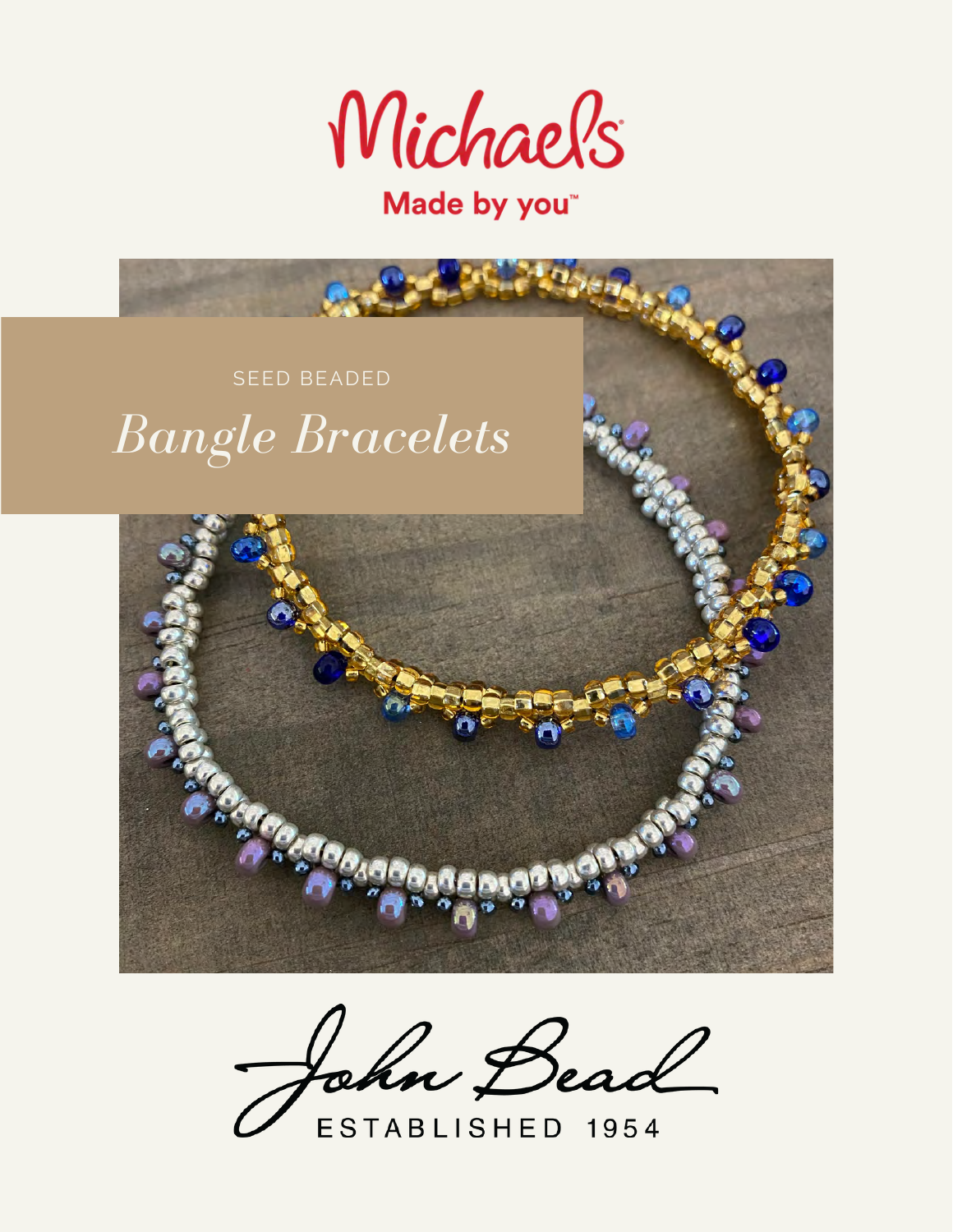# Materials

John Bead Czech Glass Seed Beads in Size 8/0 Select One Color, SKU 10549084

John Bead Czech Glass Seed Beads in Size 11/0 Select One Color, SKU 10627237

John Bead Czech Glass Seed Beads in Size 6/0 Select One Color, SKU 10627220

Gold Colorway SKU 10549094, 10627236, 10627175

Wildfire Thread .006 Black, SKU 10470337

## Tools

Size 10 Beading Needles, SKU 10332394 Precision Scissors, SKU 10591717 Chain Noise Pliers, SKU 10121794 Bent Nose Pliers, SKU 10121795 Bead Mat, SKU 10348546

> Time: 1 hour Level: Intermediate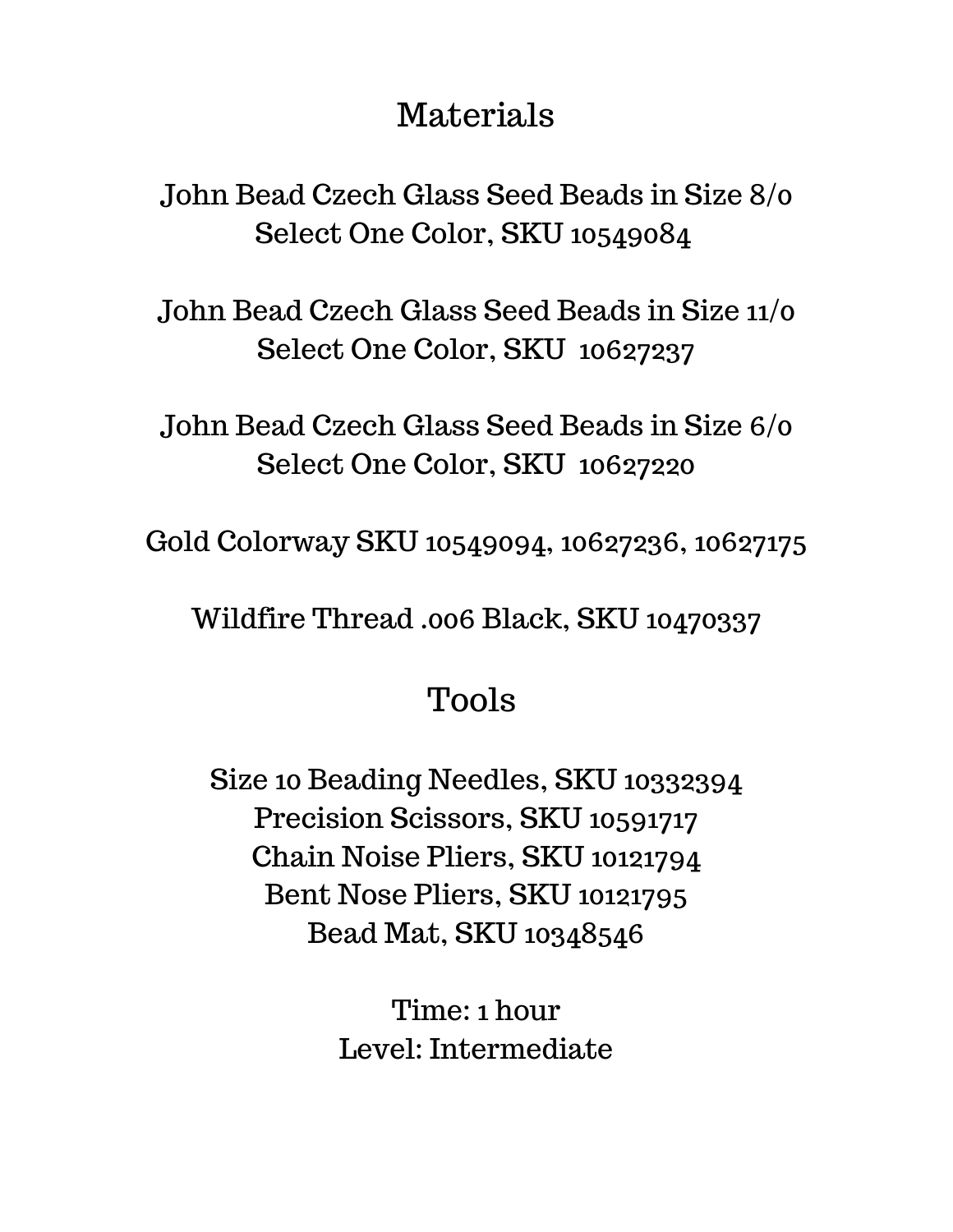Create stackable bangles that look like cup chain using only seed beads and beading thread! Tie a stack of them together with ribbon and they're gift-ready!

This design can also be created with a clasp, or as a hoop earring.





## Step 1

Cut a length of beading thread 40" [102 cm] and thread a size 10 hard beading needle. Leave a 7" [18 cm] tail.

String size 8/0 beads to desired length in multiples of four. It can help to add a stop bead at the beginning, but this is optional. Remember that a bangle bracelet is best made an inch [2.5 cm] larger than the wrist, so it can fit over the base of the hand. My samples are made just under 8" [10 cm] around and use 104 (26 repeats of four) beads to start.

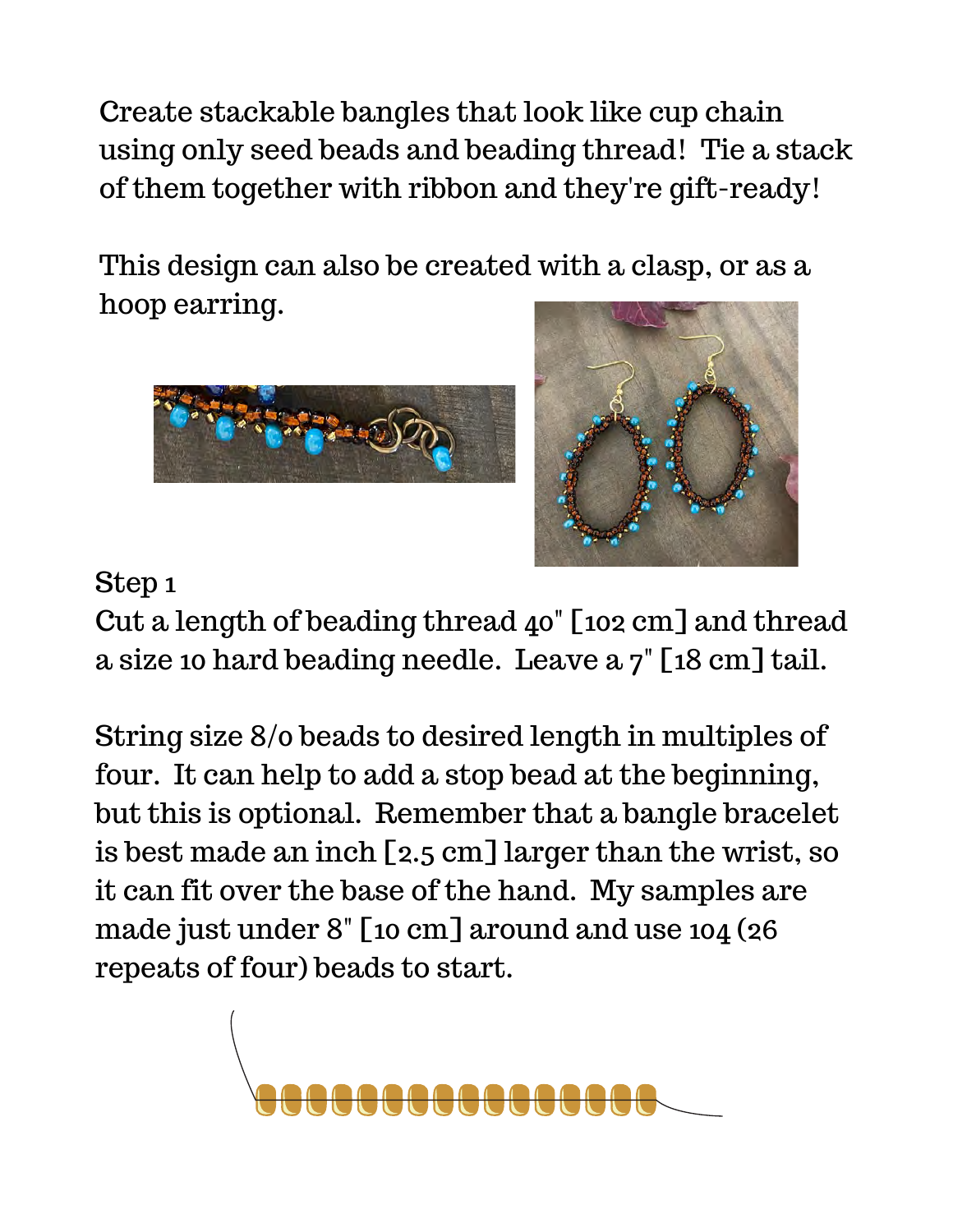Step 2

Go through the first bead added. Pick up three size 8/0 beads, skip three beads, go through the next bead.



Repeat this step around the bracelet until you reach the first bead added. Maintain firm tension around.

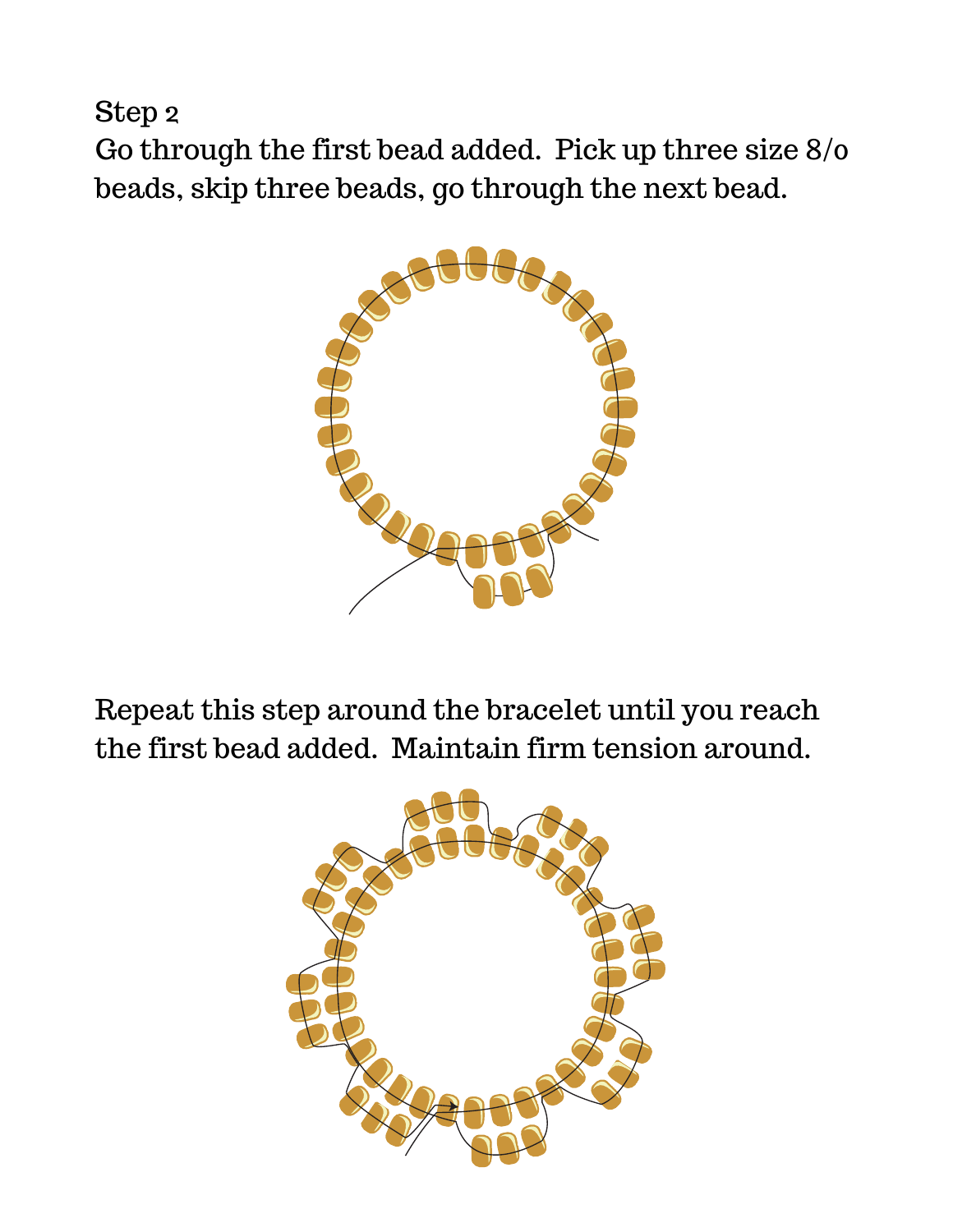### Step 3

With your thread exiting from the first bead added in Step 1, pick up a size 11/0, a size  $6/0$ , and a size  $11/0$ bead. Skip the three 8/0 beads (on both sides) and go through the fourth 8/0 bead. The 11-6-11 combo you added will sit on top of the 8/0 beads.



[Pick up an 11/0 bead, a 6/0 bead, and an 11/0 bead. Skip three 8/0 beads. Go through the next 8/0 bead] repeat until you reach the first 8/0 bead added. Go through the bead.

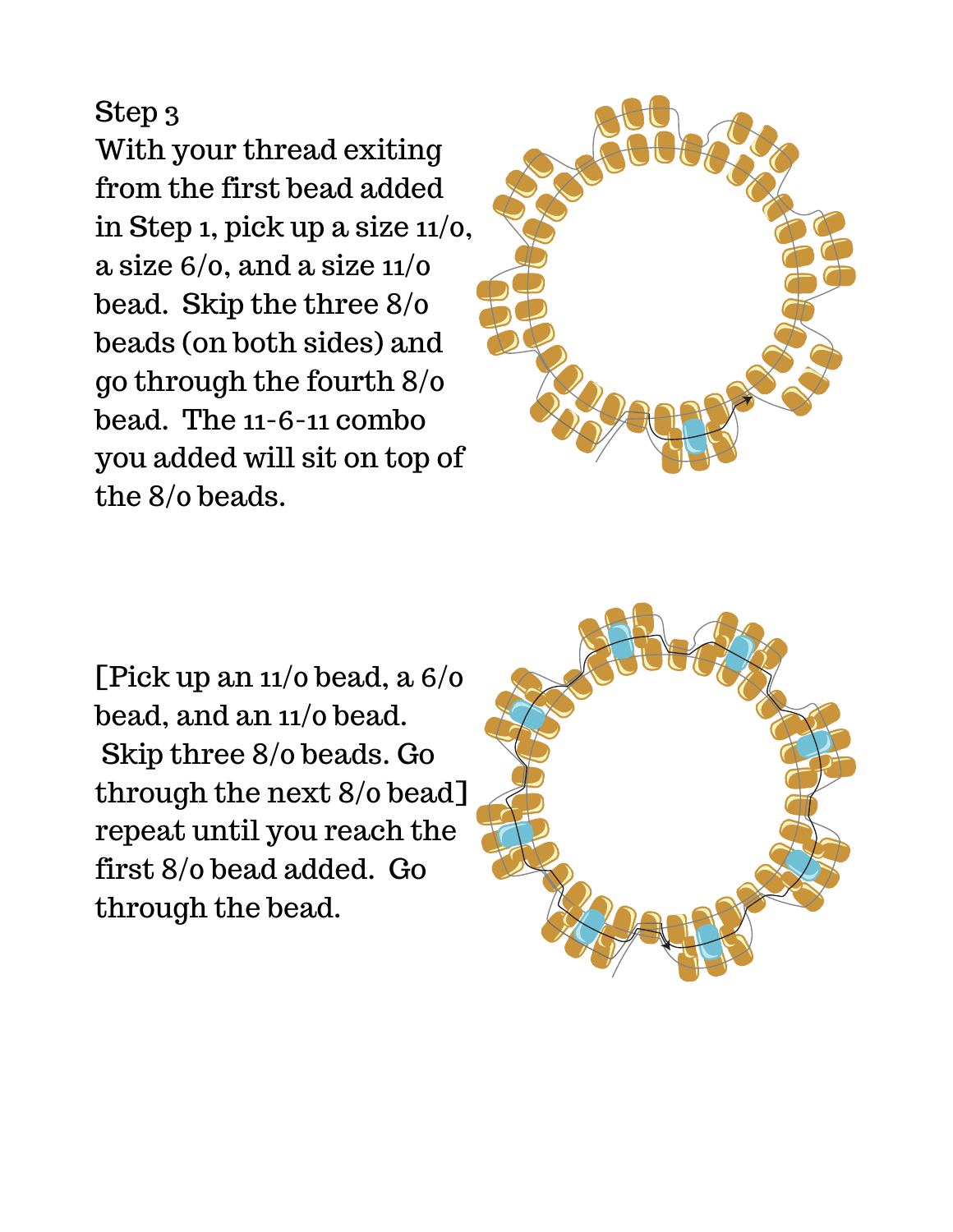Step 4

Weave the thread into the bangle through a few loops around the 8/0 beads. Trim thread. Repeat weaving in with the tail thread.

# Variations

To create an earring version, follow the steps above, but add two extra extra beads to the count in Step 1. Go through those beads when you pass through the first bead in Steps 2 and 3. Use this extra length of beads to attach a jump ring. Attach a second jump ring to connect the ear wire.

Tip: If you accidentally miscount in Step 1, go through the extra bead or beads as described above for the earring version and simply use that section to attach a charm to your bangle, or tie a ribbon or tassel.